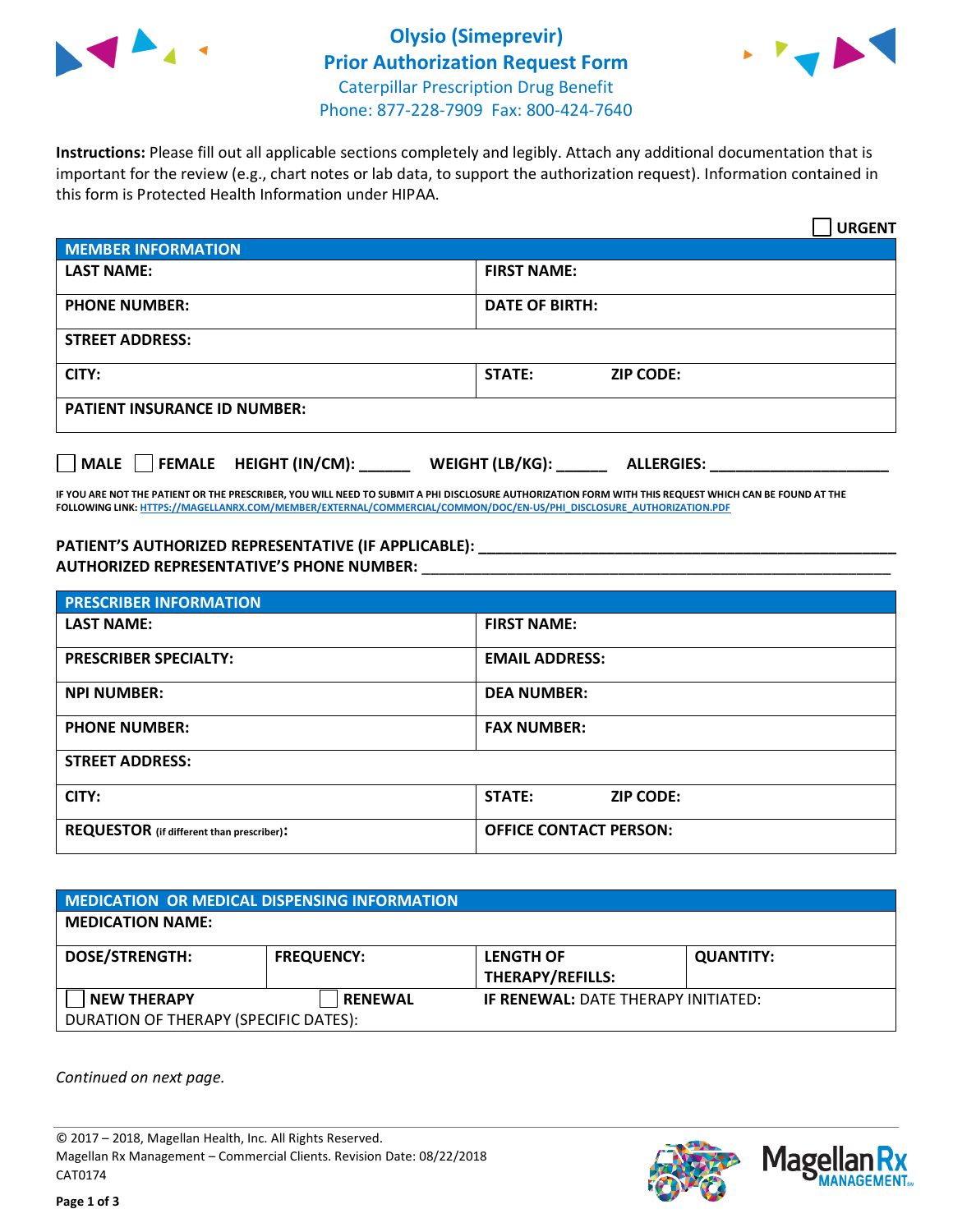



| <b>MEMBER'S FIRST NAME:</b><br><b>MEMBER'S LAST NAME:</b>                       |                                                                                                                                                                                                                                                                                                    |                                           |
|---------------------------------------------------------------------------------|----------------------------------------------------------------------------------------------------------------------------------------------------------------------------------------------------------------------------------------------------------------------------------------------------|-------------------------------------------|
|                                                                                 | 1. HAS THE PATIENT TRIED ANY OTHER MEDICATIONS FOR THIS CONDITION?                                                                                                                                                                                                                                 | <b>NO</b><br>YES (if yes, complete below) |
| <b>MEDICATION/THERAPY (SPECIFY</b>                                              | <b>DURATION OF THERAPY (SPECIFY</b>                                                                                                                                                                                                                                                                | <b>RESPONSE/REASON FOR</b>                |
| DRUG NAME AND DOSAGE):                                                          | DATES):                                                                                                                                                                                                                                                                                            | <b>FAILURE/ALLERGY:</b>                   |
|                                                                                 |                                                                                                                                                                                                                                                                                                    |                                           |
|                                                                                 |                                                                                                                                                                                                                                                                                                    |                                           |
| <b>2. LIST DIAGNOSES:</b>                                                       |                                                                                                                                                                                                                                                                                                    | <b>ICD-10:</b>                            |
| □ Chronic hepatitis C virus (HCV) infection                                     |                                                                                                                                                                                                                                                                                                    |                                           |
| □ Other diagnosis:<br>$ICD-10$                                                  |                                                                                                                                                                                                                                                                                                    |                                           |
|                                                                                 | 3. REQUIRED CLINICAL INFORMATION: PLEASE PROVIDE ALL RELEVANT CLINICAL INFORMATION TO SUPPORT A                                                                                                                                                                                                    |                                           |
| PRIOR AUTHORIZATION.                                                            |                                                                                                                                                                                                                                                                                                    |                                           |
| <b>Clinical Information:</b>                                                    |                                                                                                                                                                                                                                                                                                    |                                           |
|                                                                                 | Does the patient have a diagnosis of chronic hepatitis C genotype 1 or 4 infection?* $\Box$ Yes $\Box$ No                                                                                                                                                                                          |                                           |
| *Must provide chart notes.                                                      |                                                                                                                                                                                                                                                                                                    |                                           |
|                                                                                 |                                                                                                                                                                                                                                                                                                    |                                           |
| Does the patient have compensated liver disease? $\square$ Yes $\square$ No     |                                                                                                                                                                                                                                                                                                    |                                           |
|                                                                                 |                                                                                                                                                                                                                                                                                                    |                                           |
| Will Olysio be used as monotherapy? $\Box$ Yes $\Box$ No                        |                                                                                                                                                                                                                                                                                                    |                                           |
|                                                                                 |                                                                                                                                                                                                                                                                                                    |                                           |
|                                                                                 | Does the patient have a documented baseline (pre-treatment) HCV RNA level?* $\Box$ Yes $\Box$ No                                                                                                                                                                                                   |                                           |
| *Must provide documentation.                                                    |                                                                                                                                                                                                                                                                                                    |                                           |
|                                                                                 |                                                                                                                                                                                                                                                                                                    |                                           |
| Does the patient have the NS3 Q80K polymorphism?*□ Yes □ No                     |                                                                                                                                                                                                                                                                                                    |                                           |
| *Must provide documentation.                                                    |                                                                                                                                                                                                                                                                                                    |                                           |
|                                                                                 |                                                                                                                                                                                                                                                                                                    |                                           |
| Is the patient undergoing a retreatment of their disease?* $\Box$ Yes $\Box$ No |                                                                                                                                                                                                                                                                                                    |                                           |
|                                                                                 | *Please provide previous therapy chart notes showing dates of initial treatment and response (include lab reports).                                                                                                                                                                                |                                           |
|                                                                                 |                                                                                                                                                                                                                                                                                                    |                                           |
|                                                                                 |                                                                                                                                                                                                                                                                                                    |                                           |
|                                                                                 | Are there any other comments, diagnoses, symptoms, medications tried or failed, and/or any other information the                                                                                                                                                                                   |                                           |
| physician feels is important to this review?                                    |                                                                                                                                                                                                                                                                                                    |                                           |
|                                                                                 |                                                                                                                                                                                                                                                                                                    |                                           |
|                                                                                 |                                                                                                                                                                                                                                                                                                    |                                           |
|                                                                                 |                                                                                                                                                                                                                                                                                                    |                                           |
|                                                                                 |                                                                                                                                                                                                                                                                                                    |                                           |
|                                                                                 | Please note: Not all drugs/diagnosis are covered on all plans. This request may be denied unless all required                                                                                                                                                                                      |                                           |
| information is received.                                                        |                                                                                                                                                                                                                                                                                                    |                                           |
|                                                                                 | ATTESTATION: I attest the information provided is true and accurate to the best of my knowledge. I understand that                                                                                                                                                                                 |                                           |
|                                                                                 | the Health Plan, insurer, Medical Group or its designees may perform a routine audit and request the medical                                                                                                                                                                                       |                                           |
|                                                                                 | information necessary to verify the accuracy of the information reported on this form.                                                                                                                                                                                                             |                                           |
| Prescriber Signature or Electronic I.D. Verification:                           |                                                                                                                                                                                                                                                                                                    |                                           |
|                                                                                 |                                                                                                                                                                                                                                                                                                    | Date:                                     |
|                                                                                 |                                                                                                                                                                                                                                                                                                    |                                           |
|                                                                                 | CONFIDENTIALITY NOTICE: The documents accompanying this transmission contain confidential health information that is legally privileged. If<br>you are not the intended recipient, you are hereby notified that any disclosure, copying, distribution, or action taken in reliance on the contents |                                           |

© 2017 – 2018, Magellan Health, Inc. All Rights Reserved. Magellan Rx Management – Commercial Clients. Revision Date: 08/22/2018 CAT0174